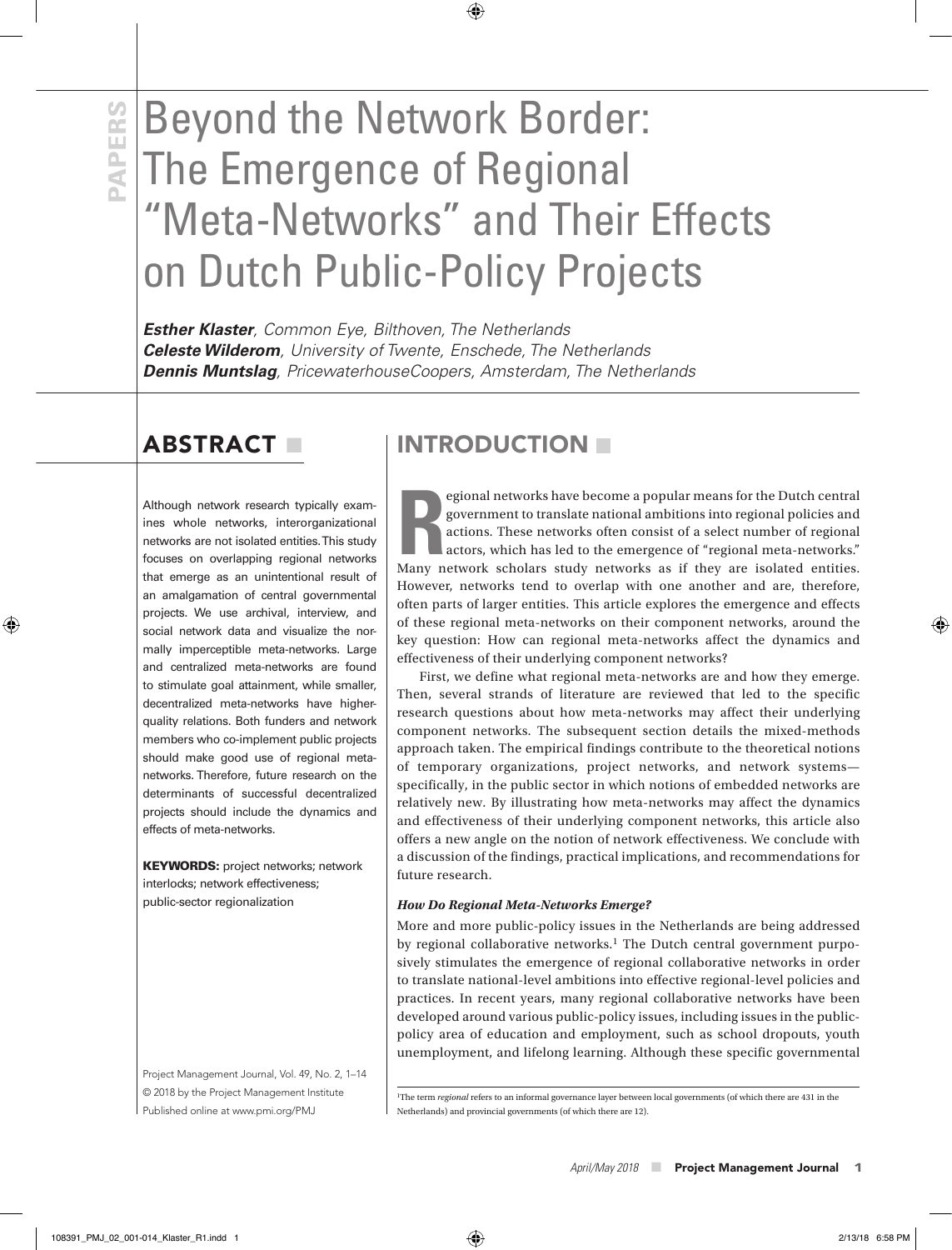projects are developed by different governmental departments, the regional networks they stimulate tend to involve a limited set of organizations—schools, local governments, social security providers, and firms—all of which are represented by a limited set of individuals. The network contexts are finite; hence, these individuals keep "bumping into one another." We label this kind of occurrence with the taken-for-granted overlap of networks a "regional meta-network." This can be defined further as an informal, long-term network consisting of actors who, in varying constellations, form advisory committees and working groups for various public-policy issues through temporary, issue-specific component networks.

## *The Relevance of Regional Meta-Networks*

Meta-networks acknowledge the fact that distinct networks may, in reality, be intertwined. We assume that these networks can affect—reinforcing or impeding—one another's performance. The regional collaborative networks studied in this article are facilitated and stimulated by the central government. The overall regional objectives are determined in different centralized departments. These departments are traditionally predominantly interested in the results of their own, narrowly defined policy objectives. They tend to overlook the possibility that their policies and objectives are affecting other departments. Because regional metanetworks imply that a limited set of individuals participate in multiple governmentally induced regional networks, these individuals may play a crucial role in connecting the various policy objectives that are developed by the rather fragmented central government units either because these actors can easily identify conflicting objectives or because they are able to combine and strengthen practices that are developed in formally distinct networks.

For example, a network whose purpose is to reduce the number of school dropouts may reinforce but also impede a network that aims to reduce youth unemployment. The networks reinforce each other in the long run because preventing school dropouts is likely to lead to fewer unemployed youths. In the short run, however, the networks' objectives may clash. Schools receive a significant financial reward when they reduce their number of dropouts, which implies that schools are less likely to enroll youths with a high risk of dropping out. However, the youth unemployment network has an objective to lead unemployed youths to work or back to school, and thus encourages schools to enroll high-risk pupils with complicated problems.

⊕

## **Theory** *Extant Concepts Similar to Meta-Networks*

Although the network theory usually regards the whole network as the highest abstraction level, the so-called meta-networks are also acknowledged by the literature. The notion that networks are part of larger entities is not new in the private-sector literature. Some industries operate largely or fully in project mode. Instead of having large enterprises, these industries consist of changing cooperative constellations of individuals or small firms. Well-known examples include cultural fields, such as the movie, television, and music industries (Faulkner & Anderson, 1987; Peterson & White, 1981; Windeler & Sydow, 2001); the construction sector (Eccles, 1981); and regional economies and industrial districts (see Powell, 1990, for an overview). Although these industries appear, on the surface, to be highly dynamic and flexible, scholars have found that they have a strong tendency to prefer recurring collaboration and stability (Faulkner & Anderson, 1987; Peterson & White, 1981). Based on prior successful relations, they form dramatic patterns of partner inclusion and exclusion (Faulkner & Anderson, 1987). Eccles (1981) also found such

stable and continuous patterns, and believed that they were sufficiently systematic as to deserve the label *quasi-firms*. 2 Sydow and colleagues (Manning & Sydow, 2008; Windeler & Sydow, 2001) came to the same conclusion more recently when studying the television industry in Germany. They found that subsequent interorganizational projects depended on the viability of longer-term, more sustainable networks, which they named "project networks." Hence, overarching networks of temporary constellations (i.e., meta-networks) are a well-known phenomenon in industries that are characterized by the use of a project mode, although they may not always be readily visible to outside observers (Peterson & White, 1981).

Also, the private-sector literature alludes to the notion of "regional cluster networks."3 Regional clusters are defined as geographic concentrations of interconnected and cooperating (but also competing) firms (Porter, 1998). Such clusters may be connected to other, similar clusters elsewhere, creating what are called cluster networks (Schlüßler, Decker, & Lerch, 2013). Cluster networks differ from meta-networks in the sense that the clusters do not necessarily overlap: Their actors are only active in one cluster. Cluster networks emerge—deliberately rather than serendipitously—as the result of clusters seeking collaboration with one another for the purpose of accessing markets, attracting public funding, enhancing innovation, or stimulating regional economic development. Cluster networks tend to be quite institutionalized and may even be formally managed by a cluster administrative organization that facilitates the cooperation between the clusters—analogous to Provan and

⊕

<sup>2</sup>A *quasi-firm* can be defined as a loosely coupled arrangement, created to achieve long-lasting cooperation among actors for joint, strategic purposes (Luke, Begun, & Pointer, 1989). 3Note that in this context, *regional* refers to large geographic areas, including transnational or even transcontinental areas, whereas in our Dutch context, the term *regional* refers to a geographical level that is between the local and provincial levels.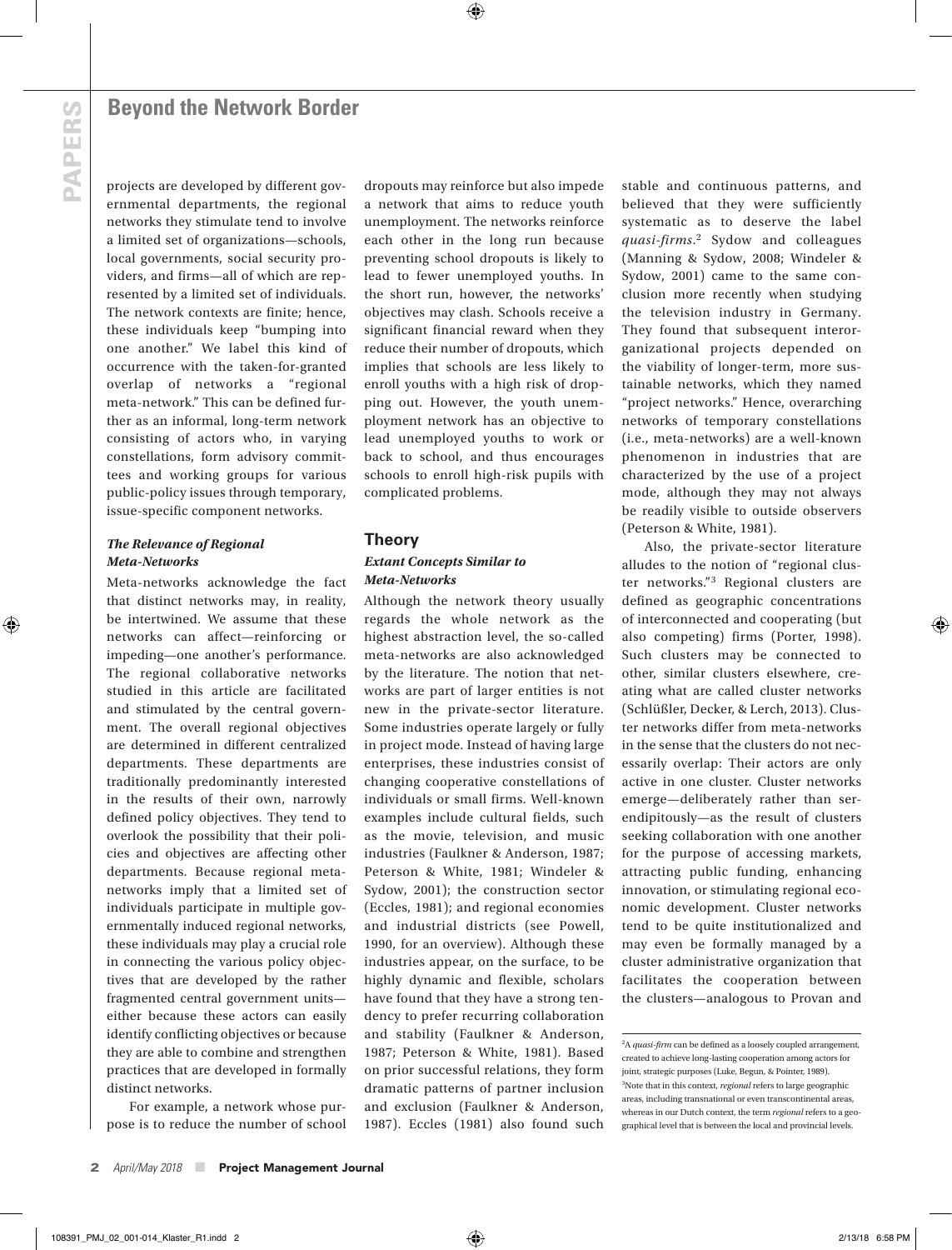⊕

Milward's (1995) Network Administrative Organization (Schlüßler, Decker, & Lerch, 2013).

The notion that networks may overlap and interrelate has only been noted fairly recently in the public sector. Rethemeyer and Hatmaker (2008), for example, found that what appeared to be distinct networks were actually interconnected through a few network managers and termed them *component networks*. They referred to this larger entity of interconnected networks as the "network system." Ysa, Curtó, and Esteve (2010) used the term *network portfolios* (an adaptation of the privatesector concept of alliance portfolios) to refer to the embeddedness of multiple networks in a larger system.

Finally, the notion of regional metanetworks can also be found in regionalist literature. For example, Gulati and Gargiulo (1999) explain that when two local governments collaborate with each other, but also have agreements with other local governments, these embedded relationships may accumulate into an overall regional structure of collaborating entities over time. Such a regional structure is said to reduce transaction costs as more information becomes available and a reputation for reciprocity and trust is built. Similarly, Boogers, Denters, and Sanders (2015) suggest that overlapping or interconnected networks at the regional level will help local governments create stronger ties and ongoing interactions.

⊕

Summarizing the above, the notion that networks may overlap and function as larger entities that may, in turn, affect what goes on in the individual networks has been noted across the various literature genres. However, little systematic research into the precise emergence, and especially the effects, of such metanetworks has been reported. We will draw from these and other literature types to formulate the research questions in the next subsections.

## *Factors That Stimulate the Emergence of Meta-Networks*

The Dutch central government guidelines leave it largely up to each region to decide which actors to include in a policy-implementation type of network. As a consequence, meta-networks may differ from region to region, and their dynamics may depend on specific regional characteristics, including institutional, historical, cultural, and social factors (MacLeod, 2001). Literature on regionalism offers several factors that may play a role in stimulating regional collaboration in general, and in the formation of regional meta-networks in particular (see Table 1).

Institutional factors include the size of the region, the homogeneity of the actors, fixed regional borders, and the presence of a regional-level public institutions. The fewer the municipalities that comprise a region, the more likely it is that they will be alike (that is, homogeneous with regard to demography, power, and means), and the lower the collaborative transaction costs, the more

| <b>Type</b>                                                                          | <b>Factor</b>                                                                                                           | <b>Sources</b>                                                                                   |  |  |
|--------------------------------------------------------------------------------------|-------------------------------------------------------------------------------------------------------------------------|--------------------------------------------------------------------------------------------------|--|--|
| <b>Institutional factors</b>                                                         | Size of the region; homogeneity of actors;<br>fixed regional border; presence of a<br>regional-level public institution | Ansell and Gash, 2007;<br>Emerson et al., 2011;<br>Feiock, 2007; Hamilton, 2002                  |  |  |
| <b>History and culture</b>                                                           | History of cooperation or conflict; history<br>of economic hardship; incentives for<br>regional collaboration           | Ansell and Gash, 2007;<br>Emerson et al., 2011;<br>Ostrom, 1990; Feiock, 2007;<br>Hamilton, 2002 |  |  |
| <b>Social factors</b>                                                                | Right people are involved; trust;<br>commitment; shared beliefs; shared<br>problem definitions; frequency of contact    | Ansell and Gash, 2007;<br>Emerson et al., 2011                                                   |  |  |
| <b>Table 1:</b> Factors that may stimulate the emergence of a regional meta-network. |                                                                                                                         |                                                                                                  |  |  |

likely that regional collaboration will be successful (Ansell & Gash, 2007; Emerson et al., 2011; Feiock, 2007). Fixed regional borders can be expected to enhance regional collaboration, as they require repetitive collaboration among neighboring municipalities, and thus lower the transaction costs involved in building trust and commitment. Fixed regional borders also increase the prospect of future collaboration, thereby constraining opportunism (Miller, 1992). Lastly, the presence of a public institution with some regional-level authority is likely to facilitate regional collaboration and the establishment of regional meta-networks. Such a public institution does not have to be a permanent, regional authority, but rather some form of institutionalized collaborative effort from local governments that will help regional collaboration with other public and private actors (Hamilton, 2002). In regions that lack such a public institution, regional collaboration will depend on the willingness of local public leaders to work with other public and private organizations to address social issues at the regional level.

A second regional collaboration factor concerns a region's history and culture. A region with a history of cooperation and economic hardship is associated with more intensive regional collaboration (Ansell & Gash, 2007; Emerson et al., 2011; Feiock, 2007; Ostrom, 1990). Municipalities and private-sector organizations in regions that have gone through economic hard times become dependent on one another. Conversely, regions that have experienced more prosperous times can stimulate the emergence of strong, independent cities. More generally, the urgency of regional collaboration (because of, for example, shared problems, resource needs, opportunities, interdependence, uncertainty, or a crisis) affects the likelihood that a regional meta-network will emerge.

Third, a regional meta-network consists of individuals; hence, social or human-touch-type factors may play a role. Examples of such factors include

108391\_PMJ\_02\_001-014\_Klaster\_R1.indd 3 2/13/18 6:58 PM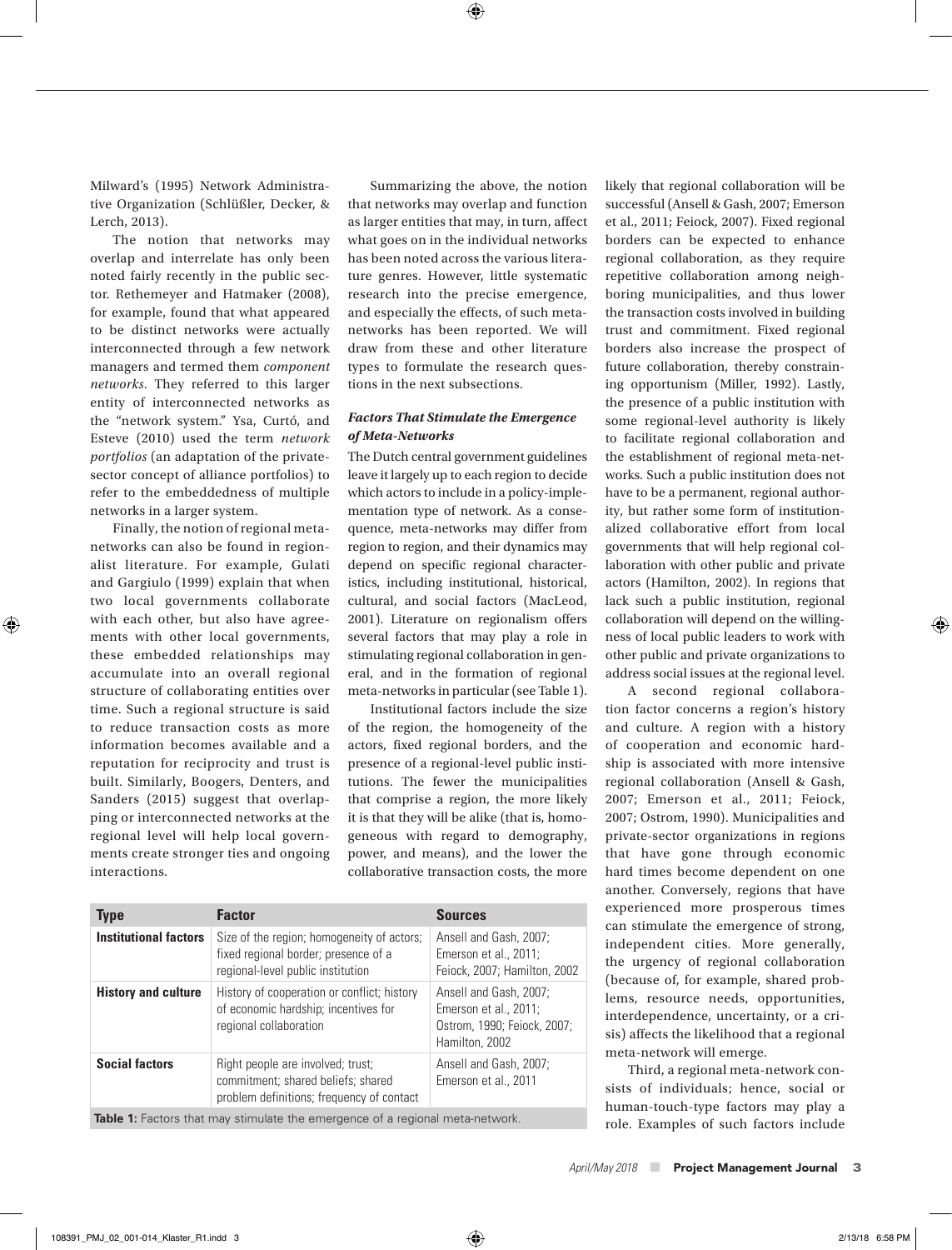# **PAPERS PAPERS**

⊕

## **Beyond the Network Border**

having the right people at the table, whether people trust one another, whether they are committed, whether they interact frequently, and whether they have shared beliefs (Ansell & Gash, 2007; Emerson et al., 2011). In sum, these and other regional factors may determine the shape and dynamics of a meta-network. This leads to the first research question of this study:

*Q1. What specific regional factors affect the emergence and dynamics of regional meta-networks?*

### *The Effects of Meta-Networks on Component Networks' Relations and Future Expectations*

To theorize about the possible effects of regional meta-networks on the component networks' relations and future expectations, we draw on several literature genres, including temporary organizations literature, game theory, interorganizational literature, and board interlock literature. Literature on temporary organizations (TOs) pays attention to the social embeddedness of systems in a larger system. A TO is defined as a group of two or more non-temporary organizations (also termed *parent* or *permanent organizations*) that jointly carry out a task, but the duration of this collaboration is explicitly and ex-ante fixed (Janowicz-Panjaitan, Kenis, & Vermeulen, 2009). According to this definition, TOs are temporarily bound and can therefore be viewed as "protective bubbles," isolated in time and space, having no "shadow of the future" nor a burden of the past (Miles, 1964). Other researchers, however, have distinguished between "pure" TO forms and forms that are embedded in past and/or future relations (Bakker, Cambré, & Provan, 2009). Regarding TOs that are highly embedded in time, the literature suggests that past experiences may affect their performance. Trust may have been built during past encounters, during which quarrels may have also occurred. Key players trust others with whom they have worked in the past and who were

reliable (Bakker et al., 2009; Das & Teng, 1998). Interorganizational relations literature also advocates prior relations that foster interorganizational and interpersonal trust, commitment, and willingness to collaborate (Bryson, Crosby, & Middleton-Stone, 2006; Mitchell & Shortell, 2000; Weber & Khademian, 2008). Similarly, game theory assumes that individuals adopt cooperative strategies when they meet one another repeatedly in similar, linked situations (Axelrod, 1981; Kreps & Wilson, 1982; Ostrom, 2005) and they develop a "reputation for reciprocity" (Ostrom, 2005). Because this provides credibility in new situations, individuals are tempted to use the reputation for reciprocity by actively approaching these same individuals for new collaborations. Finally, literature on regionalism suggests that the existence of an overarching regional network reduces transaction costs as more information is available and a reputation for reciprocity and trust has been built (Gulati & Gargiulo, 1999).

⊕

Several literature genres also suggest that, in addition to prior relations, expectations about working together in the future may affect the current collaboration. Literature on TOs suggests that the shadow of the future may increase network members' commitment to the current collaboration (Bakker et al., 2009; Das & Teng, 1998). When network partners know they will be working together again in the future, they are more likely to adopt cooperative strategies, because partners may be more willing to do one another a favor, knowing they will get something in return (Axelrod, 1984; Powell, 1990). Windeler and Sydow (2001) summarized this as follows:

Project networks . . . are more than just temporary systems, because every new project is based upon the experiences of collaboration in earlier ventures and are carried out in the face of the shadow of the future. (p. 19)

A meta-network may occur via sequential networks, but also via simultaneously occurring networks in which a set of organizational representatives meet one another around multiple arenas at the same time. In addition to the effects from earlier encounters and the prospect of future ones, the fact that actors interact with one another in multiple arenas, simultaneously, is also likely to affect the relations. Board interlock literature provides a good example of the dynamics that occur when actors meet in various settings. A board interlock occurs when a director sits on the board of directors of another organization, creating a tie between the two organizations (Gulati & Westphal, 1999). The social embeddedness of board interlocks has been found to foster higher trust levels among individuals, reduce uncertainty, and act as a mechanism for interfirm cooperation (Burt, 1983; Koenig, Gogel, & Sonquist, 1979; Mizruchi, 1996).

In addition to stimulating enduring relations, a key challenge for the central government with regard to temporary component networks is to make sure that the measures taken by a network during the funding period will be sustained after the funding ends and the formal network is adjourned. The reason for this need for policy continuity is that social issues are hardly ever temporary; the temporary funding of such networks is meant as an incentive to intensively tackle a specific social issue at the regional level. More specifically, the network itself does not need to be continued, but the client-oriented measures developed by the network should be sustained and integrated into the participating organizations. Although there is little literature on this specific subject, we postulate that regional meta-networks may stimulate the continuation of prior developed measures, because the meta-network members meet in new constellations, which lowers the transaction costs for ongoing adjustments and stimulates social control regarding commitments and agreements made previously.

In summary, regional meta-networks imply that there is recurring collaboration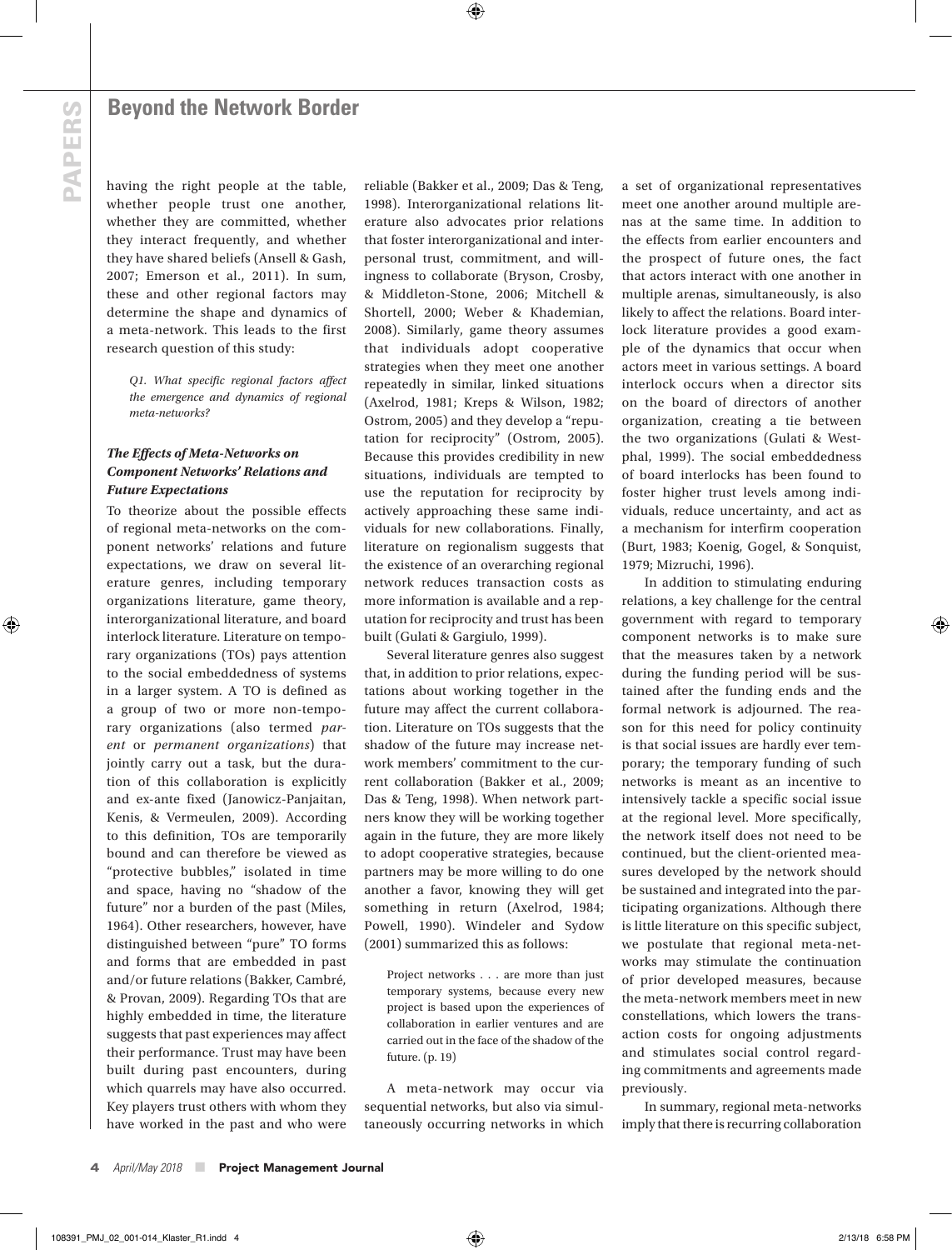$\textcircled{\scriptsize{+}}$ 

among their members. Regional metanetworks may, therefore, foster regional actors' cooperative attitude, resulting in trust, commitment, and an expectation to engage in future collaboration. The second research question, therefore, is:

*Q2. What key aspects of regional metanetworks foster (1) high-quality relations and (2) expected continuation of (the efforts of) the component networks?*

### *Meta-Network Effects on Component Networks' Goal Attainment*

Compared to the effects on relations, less is known about the possible effects of regional meta-networks on their component networks' goal attainment. According to Miles (1964), a TO's goal attainment may be greater compared to a non-temporary organization, because the TO's members are focused on the here and now, forgetting the past and neglecting the future. This suggests that collaborative networks of members who do not have a common past and do not expect to engage in future collaborations may be most effective in terms of goal attainment (realizing temporary shared goals). Following this line of reasoning, component networks that function under an overarching metanetwork are associated more with lower goal attainment than networks that occur in a "protective bubble." Other researchers, however, argue that past results stimulate high performance in new settings. Earlier joint achievements may lead to higher trust and, as a result, higher autonomy and discretion over resources, which have been found to contribute to effectiveness (Bakker et al., 2009; Das & Teng, 1998). Similarly, little consensus exists in regionalist literature about the relationship between meta-networks and network effectiveness. Although some scholars argue that an overarching regional network may lead to higher complexity and, as a consequence, to lower effectiveness, others have found that higher complexity is not associated with lower effectiveness per se: Boogers and colleagues (2015)

⊕

found a positive relation between complexity (that is, the number of distinct networks in a region) and perceived effectiveness. Thus, although the precise direction of the link is unclear, one can say that meta-networks do affect their component networks' goal attainment. In addition, meta-networks can be expected to give a warning that different component networks' goals are being fractious. Rethemeyer and Hatmaker (2008) studied multiple networks in the area of vocational education. To their surprise, they found that certain network managers of what appeared to be distinct networks were interconnected, and that by using the data sets of all networks together, they got a more complete picture of the environment than they did from studying each network separately. Rethemeyer and Hatmaker (2008) argued that network managers should, therefore, have a broader perspective than their "home" network and should be sensitive to any friction between component networks; detecting and removing potential friction in an early stage may foster high goal attainment. This reasoning leads to the following research question:

*Q3. What key aspects of a regional metanetwork foster the attainment of goals in the component networks?*

#### **Methods**

#### *Research Design*

A comparative case study was conducted on 11 project-oriented networks in four Dutch regions. These regions are referred to below as North, East, South, and West. The four regions were picked non-randomly from a total of 30 Dutch regions; they represented different contextual circumstances—specifically, in their geographical position and their sectoral characteristics (for example, agricultural, industrial, or metropolitan). The 11 component networks were concerned with four central governmental projects in the area of education and employment. The Lifelong Learning (LLL) project was aimed at increasing the overall educational level of the Dutch working population by encouraging adults to engage in lifelong learning activities. The purpose of the School Drop-Out (SDO) project was to reduce the number of pupils who leave school before they obtain their basic qualifications by 40% within four years. The objective of the Youth Unemployment (YU) project was to slow the increase of youth unemployment rates—a result of the economic crisis—in the Netherlands. The objective of the Technology in Education and Employment (TEE) project was to increase the number of students and employees in the technical or technological sectors, where, despite the economic crisis, there were still shortages. These four projects were chosen because of their common interest in education and employment, even though they were induced by different departments of the Dutch central government (the Ministries of Education, Social Affairs, and Economic Affairs).

#### *Data Collection Processes*

We collected qualitative as well as quantitative data via three methods: interviews, archival records, and a questionnaire that included collection of social-network data.

*Interviews.* We interviewed 37 network members across four regions (10 in North, 11 in East, 7 in South, and 9 in West). Fourteen of these interviewees were active at the strategic level of their organization (such as city aldermen, top-level managers, CEOs) and 23 were active at the tactical level (such as policymakers in local governments or schools). The interviews covered four themes: perceived effectiveness of the component networks, collaboration within the component networks, relevant regional characteristics, and experiences (positive and negative) with how one network affects the performance of another. The interviews offered an opportunity to explore in depth the characteristics that mattered for a particular network or region. Each interview took an hour and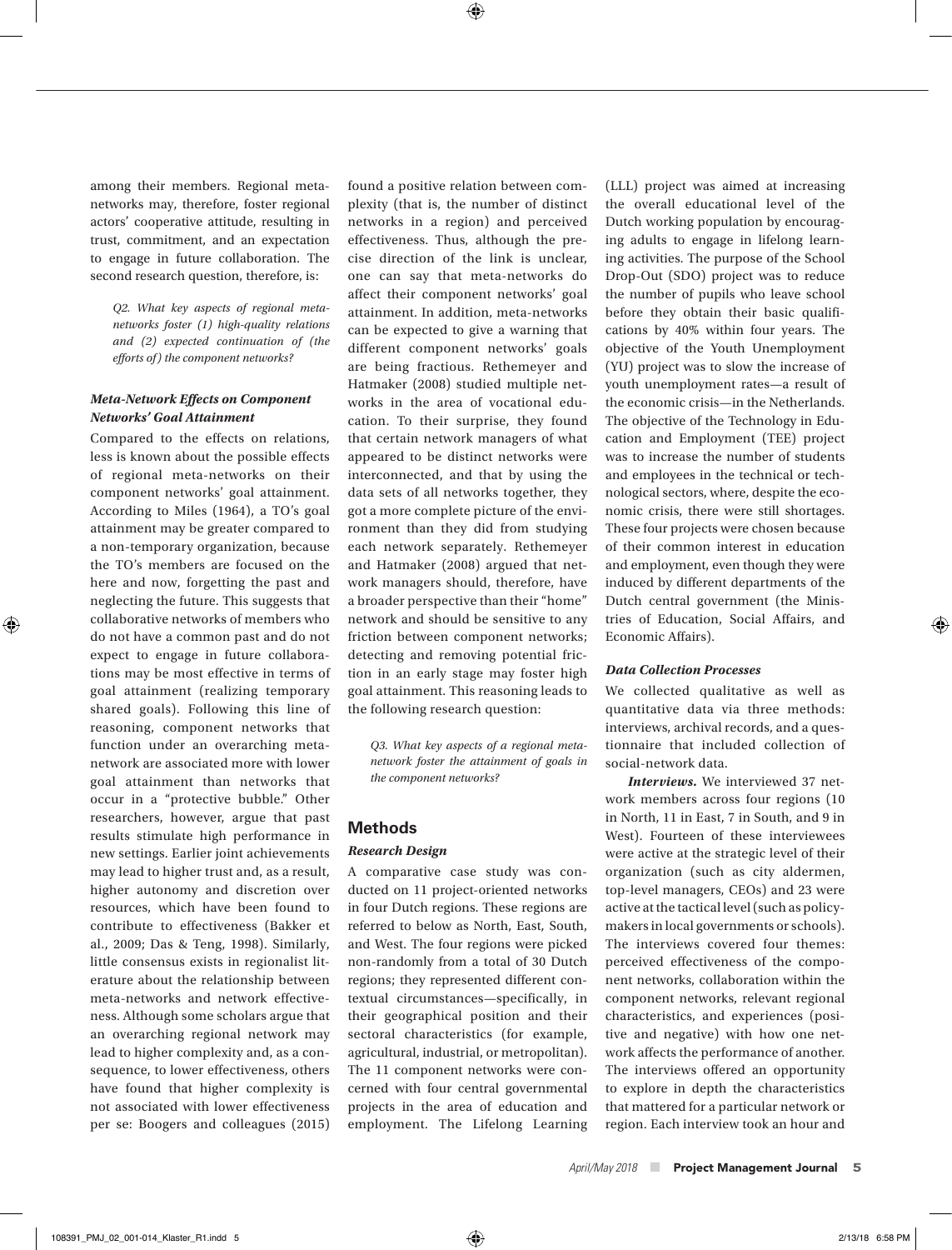⊕

a half. Each interview was audiotaped and transcribed in full. The interview data were then coded and analyzed by the main author and two MSc students. Thematically related parts were grouped together using the QSR NVivo 8.0 software package. The coding and recoding was an iterative process, with discussions between researchers.

*Archival records.* Various official records and reports, mostly provided by the central government, enabled us to assess the degree of goal attainment by the component networks: the extent to which the individual networks realized their predefined, quantitative targets. Because the networks were concerned with four distinct projects, each with its own specific objectives and targets, we compared the goal attainment of each component network to the Dutch national average performance for that particular project. Networks performing at the Dutch national average were given a 3, networks performing within the top 20% of highest-performing networks received a 5, networks performing at the bottom 20% scored a 1, and so forth.

*Questionnaire and social-network data.* A written questionnaire was used to measure relations and expected continuity, as well as to collect socialnetwork data. The "relations" construct consisted of nine items, measuring frequency of communication and commitment (Cronbach's alpha 0.85). Expected continuity regarding the component networks' activities, after termination of the governmental funding, was measured (Cronbach's alpha 0.86): Regional meta-networks were measured and visualized based on social-network data. The questionnaire asked the respondents to indicate in which networks they were currently or had been active in the past five years. Approximately 100 questionnaires were distributed to both interviewed and non-interviewed network members. Of the returned questionnaires, 37 were completely filled in and 11 only had the social network data filled in. This means that we had a database

of 48 respondents for the social network analysis.

⊕

#### *Analysis of the Social-Network Data*

The response to the question about the networks in which each individual was participating generated a two-mode affiliation network (Borgatti & Halgin, 2010; Wasserman & Faust, 1994). Affiliation data consist of a set of binary relationships between members of two sets of items—in our case, individuals and networks. Such binary data can be written as an  $N \times A$  matrix with N rows and A columns, where N represents the individuals who are (1) or are not (0) affiliated with A the networks. This original data set was then computed into two distinct matrices: " $N \times N$ " and " $A \times A$ ," using UCINet 6 (Borgatti, Everett, & Freeman 2002). This gave us the opportunity to see how strongly (that is, via how many component networks) individual actors in a given region were interconnected, as well as how strongly (that is, via how many individuals) the component networks were intertwined.

Four indicators of meta-networks were used to measure the relative strength of a meta-network: density, centrality, size, and congruency. Density was calculated dividing the number of *actual* connections in a network by the number of *potential* connections. Centrality usually refers to the position of a single node in a network, based on its number of connections to other nodes. Freeman's degree centrality, however, calculates the *overall* centrality of the network.<sup>4</sup> Meta-network size was calculated according to the number of active actors in a regional

meta-network, based on the aforementioned affiliation data. Meta-network congruency, finally, calculated the extent to which the distinct component networks used the same regional delimitations. For example, the East region had identical regional delimitations for each component network, and thus scored 100%. This means that the same municipalities were associated with every network. Meta-network congruency was based on freely available data from the Dutch Ministry of Internal Affairs.

The four regional meta-networks were visualized using NetDraw. As these visualizations will show (Figure 1 in the Findings section), some actors were more strongly intertwined and were more central in the meta-network than others. The general idea is that dense network cores arise as a result of many overlapping communities (Yang & Leskovec, 2014). One could, therefore, argue that the actual meta-network is comprised of the most strongly interconnected actors. In pursuance of finding the difference between the actual core of a meta-network and its periphery, we conducted a core-periphery analysis of the four data sets of interconnected actors.

## **Findings**

In order to get an idea as to what the regional meta-networks looked like, we first present a visualization of them and discuss their variations. We then explain how our meta-networks emerged and what regional characteristics appeared to be responsible for the variations (RQ1). Next, we explore whether and how the meta-networks affected their underlying component networks, in terms of relations and expected continuity (RQ2), as well as goal attainment (RQ3).

#### *Visualization of the Regional Meta-Networks*

We found evidence of meta-networks in all four regions, although they varied greatly in type and strength. Figure 1 presents the visualizations of the four

<sup>4</sup>This measure compares a network to the perfect star network of the same size, in which there is one central actor (whose centrality degree is equal to the number of actors, less one) versus many noncentral ones (whose centrality degrees are one). A star network has the most extreme differences in centrality among actors. Freeman's degree centrality thus calculates the degree of inequality in a network as a *percentage* of a perfect star network of the same size. The higher this percentage, the higher the centralization or unequal distribution of connections in the network.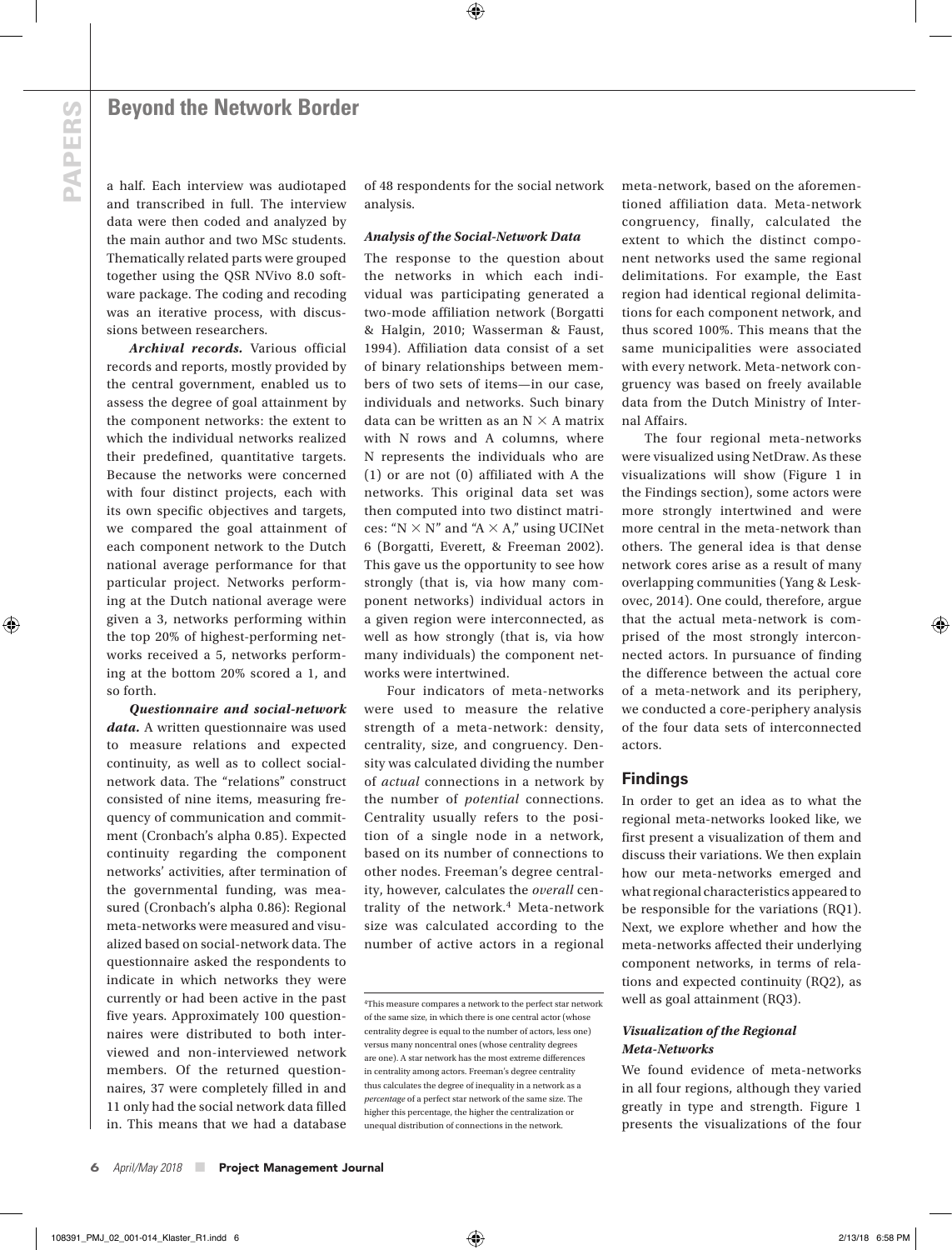

 $\bigoplus$ 

**Figure 1:** The interconnections among individual network members in regional meta-networks.

regional meta-networks, based on how individual actors were interconnected through the component networks (that is, actor times actor).

 $\textcircled{\scriptsize\textsf{t}}$ 

The gray triangles in these figures represent the core actors and the black squares are the periphery actors. The cores are generally comprised of individuals who were at a strategic level in their home organizations, such as city alderman, CEO, and top manager. The periphery, on the other hand, is mostly comprised of actors at tactical or operational levels. This hardly comes as a surprise, as strategic-level actors are usually involved in many networks. Table 2 presents the key figures of the core-periphery analysis. Table 3 summarizes the independent variables of the meta-networks: density, centrality, size, and congruency levels, as well as the dependent variables that are used in the quantitative analysis discussed later in this article (relations, expected continuity, and goal

|                                                                                    | <b>Density of the</b><br>Core $(\% )$ | <b>Density of the</b><br>Periphery (%) | <b>Number of</b><br><b>Core Actors</b> | <b>Number of</b><br><b>Periphery Actors</b> |
|------------------------------------------------------------------------------------|---------------------------------------|----------------------------------------|----------------------------------------|---------------------------------------------|
| <b>North</b>                                                                       | 32                                    | 14                                     |                                        |                                             |
| <b>East</b>                                                                        | 29                                    | 5                                      | 6                                      |                                             |
| <b>South</b>                                                                       | 40                                    | 21                                     |                                        | 5                                           |
| West                                                                               | 20                                    |                                        | 4                                      | 5                                           |
| <b>Table 2:</b> Core-periphery characteristics of the four regional meta-networks. |                                       |                                        |                                        |                                             |

attainment). We proceed by briefly discussing each of the regions.

*North.* North's meta-network was relatively dense and had a low centrality. This means that all the actors were quite strongly intertwined. Both its core (comprised of municipal actors, a CEO of a vocational school, and an NAO) and the periphery had a relatively high density, which confirms that the metanetwork was strong across the organizational levels.

*East.* East had a large meta-network with a rather low overall density and high centrality. Its core consisted of six actors (among others, a CEO of a school for higher education, a city alderman, and a top manager of a social security agency). This core was quite dense, whereas the periphery was much more dispersed. A limited set of central actors thus played an important role in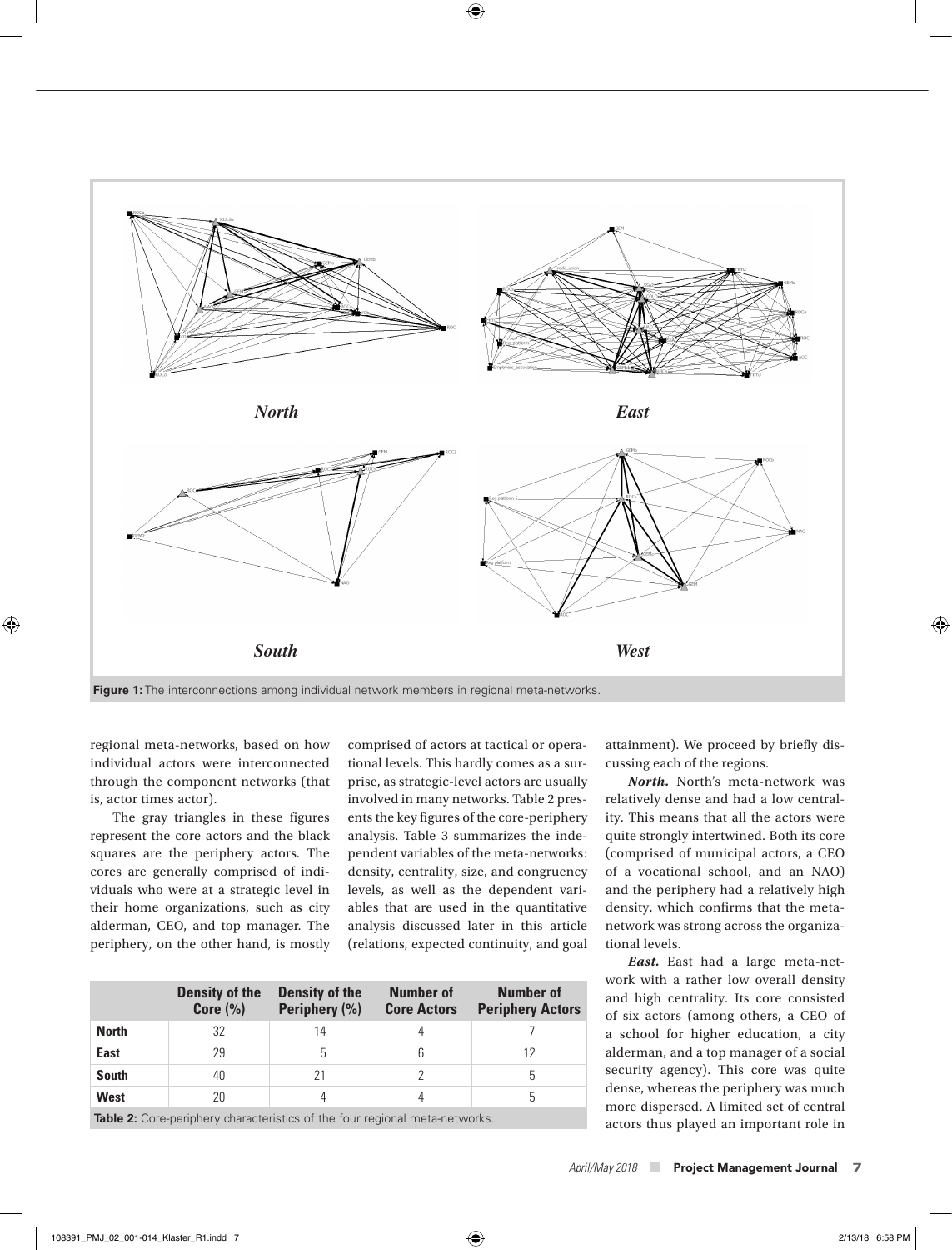**PAPERS PAPERS**

⊕

## **Beyond the Network Border**

|                                                                  | <b>Overall</b><br>Density (%) | <b>Overall</b><br><b>Centrality (%)</b> | Size (N) | Congruency $(\% )$ | <b>Relations</b><br>(Mean, S.D.) | <b>Expected</b><br><b>Continuity</b><br>(Mean, S.D.) | Goal<br><b>Attainment</b><br>(Mean, S.D.) |
|------------------------------------------------------------------|-------------------------------|-----------------------------------------|----------|--------------------|----------------------------------|------------------------------------------------------|-------------------------------------------|
| <b>North</b>                                                     | 15.6                          | 17.5                                    |          | 55                 | 3.89(.53)                        | 3.45(.88)                                            | 2.3(.62)                                  |
| <b>East</b>                                                      | 10.8                          | 22.8                                    | 18       | 100                | 3.43(.53)                        | 3.19(0.71)                                           | 3.6(.81)                                  |
| <b>South</b>                                                     | 22.4                          | 12.5                                    |          | 87                 | 3.31(.63)                        | 2.90(1.24)                                           | $3.0$ (.71)                               |
| <b>West</b>                                                      | 10.3                          | 26.6                                    | 9        | 83                 | 3.63(.40)                        | 3.67(1.04)                                           | 3.5(1.0)                                  |
| Table 3: Main characteristics of the four regional meta-networks |                               |                                         |          |                    |                                  |                                                      |                                           |

 $\bigoplus$ 

**Table 3:** Main characteristics of the four regional meta-networks.

connecting the region as a whole. East had the highest congruency level: Every network in that region had the same geographical delimitation, which increases the chance that the same actors were involved in the various networks.

*South.* South had the smallest meta-network, and only included local governments, schools, and NAO-type organizations, as a result of nonresponses from other actors. This region also had the densest meta-network, which was largely because of its small size: The chance that all actors are interconnected is larger in a smaller network. Indeed, size and density had a strong negative correlation across all regions  $(r = -0.91; p < 0.001)$ . The overall centrality in South was low, and, as a result, there was hardly any difference in density between the core and periphery. Because of the limited response from South, we chose to exclude this region from the empirical analysis. However, the qualitative data were still valuable for illustrative purposes.

*West.* West's meta-network was relatively small, but was surprisingly highly centralized, with a low density. Its core was quite dense, composed of actors active at the strategic levels of their home organizations, while its periphery was highly dispersed. This indicates that a strong meta-network was present at the strategic level, but that this was largely absent at the tactical level.

## *What Factors Affect the Emergence of Regional Meta-Networks?*

Patterns surfaced when analyzing the interview data across the four regions, regarding the factors that appeared to stimulate or impede the emergence of regional meta-networks. These were labeled as institutional, cultural-historical, and social factors. Table 4 provides an overview of these factors.

*Institutional factors.* Three types of institutional factors were encountered that seemed to affect the emergence and strength of regional meta-networks: congruency of regional delimitations, the presence or absence of a regionallevel public institution, and organizational characteristics (number and size of organizations). In addition, we discuss the factor "regional size," because

this is mentioned in the regionalist literature as an influential factor.

Evidence was found for the idea that meta-networks emerge more easily if regional delimitations are congruent. Dutch regions are not fixed formal entities, as different parts of the central government use different delimitations of what constitutes a region. In East, the delimitations of the various projects were identical, while in North, the regional delimitations varied the most from project to project. When a region is defined by a single delimitation, it is easier to coordinate projects

|                                                                      | <b>Likelihood of Meta-Network Emergence</b>                                                        |                                                                                                 |  |
|----------------------------------------------------------------------|----------------------------------------------------------------------------------------------------|-------------------------------------------------------------------------------------------------|--|
| <b>Institutional Factors</b>                                         | <b>Enablers</b>                                                                                    | <b>Barriers</b>                                                                                 |  |
| Congruency of regional<br>delimitations                              | Similar delimitation of<br>all/most projects (high<br>congruency) in the region                    | Varying regional delimitations<br>(low congruency)                                              |  |
| Regional-level public institution                                    | Presence of a regional-level<br>public institution                                                 | Absence of a regional-level<br>public institution                                               |  |
| Organizational characteristics                                       | Small organizations;<br>heterogeneous municipalities;<br>presence of a single<br>vocational school | Large organizations;<br>homogeneous municipalities;<br>multiple competing vocational<br>schools |  |
| <b>Cultural/Historical Factors</b>                                   |                                                                                                    |                                                                                                 |  |
| Culture                                                              | Tradition of collaboration;<br>"natural network"                                                   | Forced collaboration as result<br>of central governmental<br>delimitation of the region         |  |
| Economic history                                                     | History of economic<br>hardship that led to regional<br>collaboration                              | Prosperous economic<br>history that led to strong,<br>independent cities                        |  |
| <b>Social Factors</b>                                                |                                                                                                    |                                                                                                 |  |
| Interpersonal relations                                              | Right people at the right<br>places who advocate regional<br>collaboration                         | Tribal wars between or within<br>organizations                                                  |  |
| Table 4: Factors affecting the emergence of a regional meta-network. |                                                                                                    |                                                                                                 |  |

8 *April/May 2018* ■ Project Management Journal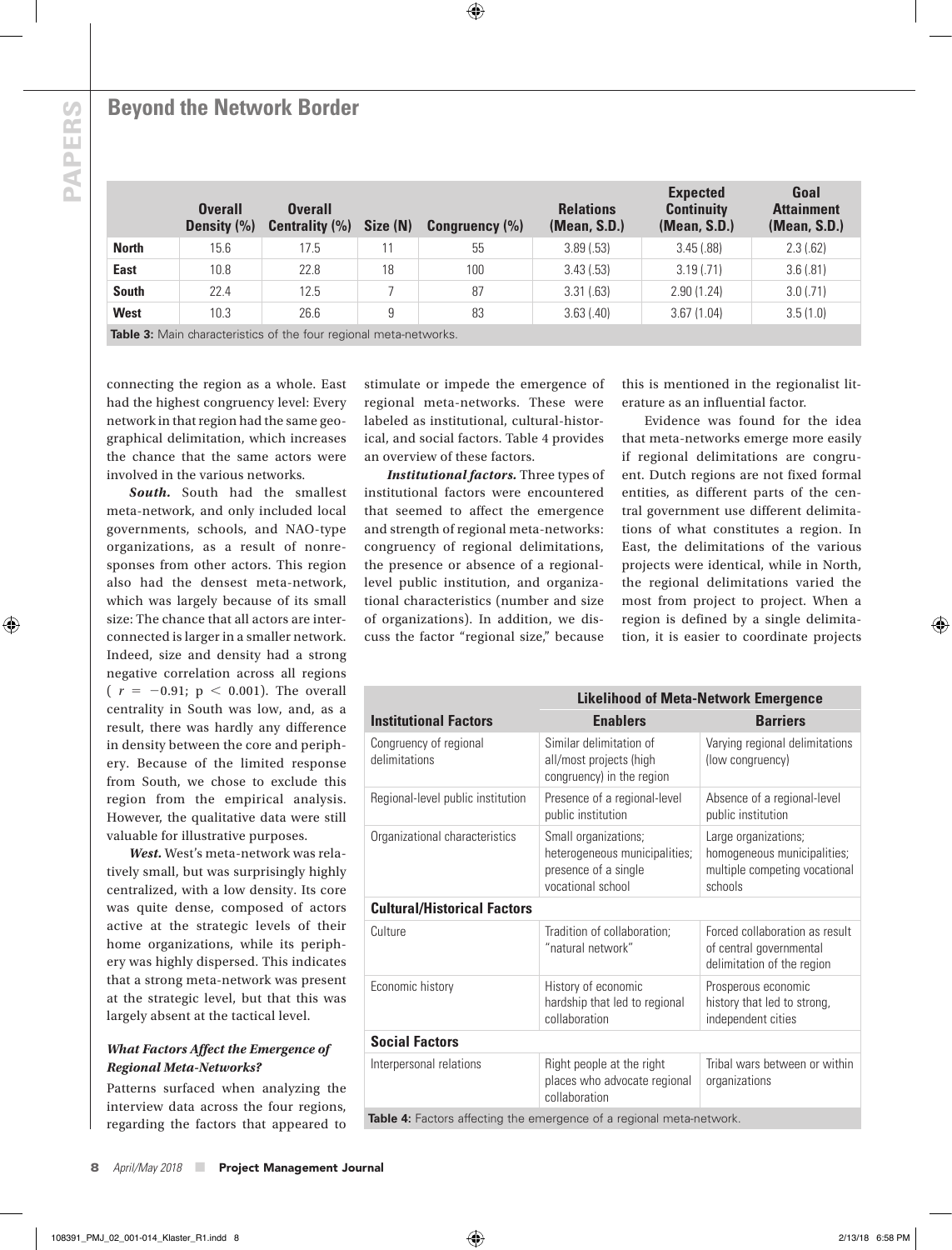⊕

across the component networks and, for example, to make use of one another's facilities. So, when a school collaborates with municipality X in the Youth Unemployment project, but with municipality Y in the School Drop-out project, it is much more complicated to use the measures or means of one project for the other one than it would be if the school were dealing with the same municipality regarding both projects. Similarly, literature on regionalism suggests that fixed regional borders add to network effectiveness, as these require repetitive collaboration among neighboring municipalities and increase the prospect of future collaboration (Feiock, 2007; Miller, 1992).

In some regions, regional public agencies functioned concomitantly as an overall coordinative mechanism for multiple networks. Two such agencies in East played a central role for three component networks (YU, LLL, and TEE). A regional platform for employment issues functioned as an overall steering group at the strategic level. In addition, the project leaders for these three networks came from a joint venture among 14 collaborating municipalities in East, thereby connecting them at the tactical level. As the NAO for East explained:

⊕

We are lucky that the three project leaders at TEE, YU, and LLL are on secondment to the same organization and even share a hallway. . . . These three distinct projects have come together because of the regional platform structure.

In the other regions, such agencies were either not present (in North) or did not have an active role in interconnecting the multiple networks (in South and West). Regionalist literature also points to the relevance of having a public institution with regional authority, but explains that their added value is primarily connected to having a regionallevel, public sparring-partner role for private-sector actors (Hamilton, 2002). However, we found that having such an institution is particularly valuable for

establishing and strengthening regional meta-networks and connecting formally distinct projects.

Finally, various organizational characteristics were found to affect the presence of regional meta-networks: organizational sizes, heterogeneous municipalities, and the presence of a single vocational school. First, the smaller the organizations, the greater the chance that the same individuals will be working in multiple networks together. An organization's strategic level usually contains few individuals, regardless of the size of the constituting organizations. Therefore, the sizes of the organizations mainly affect the emergence of a meta-network at the tactical level. In large organizations, projects may end up as distinct divisions between schools and municipalities. Those divisions mean individuals are not always aware of initiatives elsewhere in the organization, which may lead to double initiatives and confusion about who does what. School representatives in West—the largest vocational school in the four regions—frequently mentioned that their organization's size was a hindrance for bringing about effective and efficient projects. In East, actors within the smaller vocational school were able to coordinate across projects, as someone from East's vocational school explained:

Every now and then we discover that we are doing similar things at different places within our school. Usually, we notice this fairly quickly and gather people around the table. Youth Unemployment, Lifelong Learning, and TEE are initiatives that have a lot in common. Since there are a limited number of people involved in these projects within our school, they can be connected very quickly.

Second, collaboration between homogeneous, similar-sized municipalities appeared to be more complicated, compared to collaboration between heterogeneous municipalities—that is, a large city and smaller neighboring municipalities. The smaller

municipalities in North and West that lacked the means and the people to tackle issues solo accepted the consequence that cooperating with a large city meant giving up some of their own autonomy. Similar-sized regional municipalities, however, tend to struggle for power and are less willing to accept the leading role of one of them. Examples of this were found in South and, surprisingly, in East, where, although regional collaboration was generally described as smooth, there was tension between the two largest cities from the total of 14 collaborating municipalities. The underlying assumption is that if actors—in this case, municipalities—are less willing to collaborate at a regional level, then regional meta-networks are less likely to occur. Our findings contradict regionalist theories that suggest that the more municipalities are alike with regard to demographic homogeneity and power positions, the lower their transaction costs will be and that the regional collaboration will be successful (Ansell & Gash, 2007; Emerson et al., 2011; Olson, 1965).

A factor that is very specific for the context of these education and employment related networks is the number of vocational schools present in a region. Vocational schools played a crucial role in each of the component networks. In the Netherlands, vocational schools operate on a regional level (they are even called "Regional Educational Centers") and regions usually have one or two of those schools. In East, there was a single school for vocational education, which made it very easy for local governments and firms to make region-wide agreements. The other three regions had two vocational schools. These schools often competed for students and did not always agree on how to run projects. As local governments had to make distinct agreements with each of the schools, this led to a division in two subregions. We thus found that having a single vocational school facilitates the emergence of a regional-level meta-network.

*April/May 2018* ■ Project Management Journal9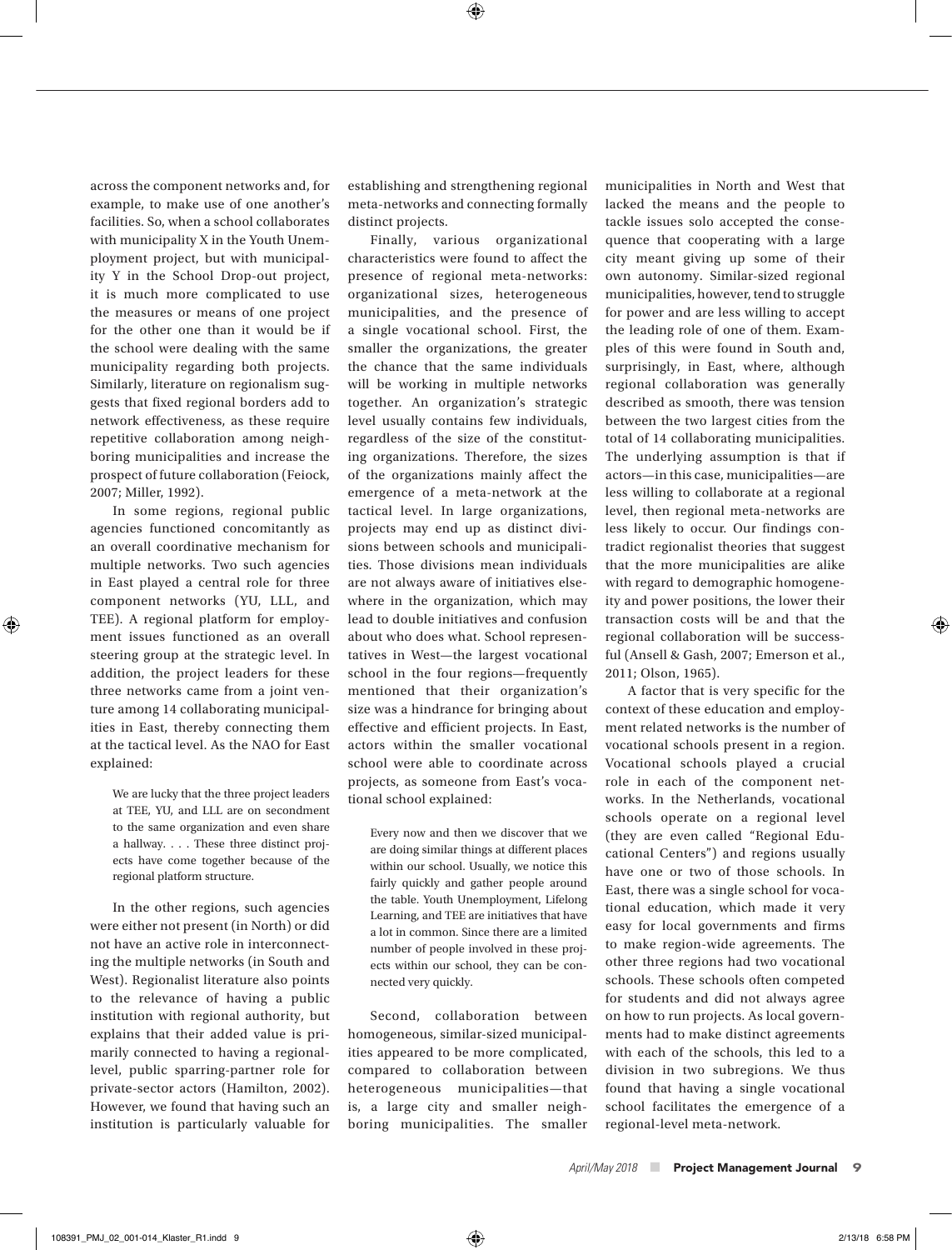**PAPERS PAPERS**

⊕

Finally, that literature suggests that regional size matters. Because metanetworks emerge when individuals continuously bump into one another, one would assume that they emerge more easily in smaller regions—that is, regions that encompass a smaller geographical area and, therefore, fewer municipalities. Regionalist literature proposes that having fewer municipalities that comprise the region facilitates lower transaction costs and higher effectiveness (Feiock, 2007). However, we did not find such evidence. When we compared the regions with regard to their number of municipalities, West was smallest, with five to nine municipalities, depending on the specific project. South was the largest, with 14 to 21 municipalities. East had a constant number of 14 municipalities across projects, while North varied the most: from 8 to 27 municipalities. One would then assume that West had the strongest regional meta-network. However, we found the opposite: West had, at the tactical level, the least apparent meta-network, because of the fact that the organizations (both municipalities and schools) were significantly larger compared to those in the other regions. This suggests that *organizational* sizes may be more influential on the emergence of regional meta-networks than *regional* size.

*Cultural/historical factors.* The qualitative data revealed two cultural/ historical-type factors: having a history of regional collaboration and, related to this, having a history of economic hardship. The history and traditions regarding regional collaboration determined the current situation and appeared hard to change. Similarly, regionalist literature stresses the importance of having a history of cooperation rather than conflict as a facilitator of regional collaboration (Ansell & Gash, 2007; Emerson et al., 2011), from which regional metanetworks may emerge. Regional collaboration was described in North and East as logical and natural. Respondents in South and West, on the other hand, were particularly critical about regional collaboration. They felt that the region was too diverse to be regarded as a single entity and that "regionalism" was forced upon them by the central government. In response, they subdivided the region, resulting in three subregions in West and two subregions in South. Little cooperation occurred among the subregions. A respondent from South stressed that actors in both subregions do their own thing, including writing monitoring reports that are subsequently stapled together with the front page saying, "Region South." Another respondent from the South vocational school claimed:

⊕

It just doesn't work to form regions in which actors are not already collaborating naturally with each other. Schools and municipalities meet each other at the subregional level, not at the [region South] level. People have been discussing education and employment issues in this manner for years.

A prominent reason as to why some regions had developed a regional tradition, while others had not, was described in terms of the economic history of a region. Regions that had known times of economic hardship, such as North (an overly agricultural region, with high unemployment rates) and East (a result of the ceasing of the textile industry), have resulted in municipalities and firms that have to rely on one another. Regions with economically more prosperous times, such as South (with a strong technical and industrial basis) and West (which includes one of the four largest cities in the Netherlands), have resulted into strong, independent cities. In summary, these two cultural/historical factors were found to accommodate the existence of regional meta-networks.

*Social factors.* The presence of the right people at the right places was often mentioned during the interviews as a factor that stimulated collaboration at the regional level. In East, for example, an alderman, the CEO of the vocational

school, and the director of an agency for inter-municipal cooperation were described as strong advocates for keeping a regional perspective over local ones. Even in South, an alderman of the largest city was described as being able and willing to look beyond his direct interests, and not only "score" in his own city. This was said to be the primary reason why inter-municipal collaboration worked well, despite the historical power struggle between the two largest cities. Indeed, regionalist literature emphasizes social factors that affect the success of regional collaboration, such as involving all the actors who may benefit from the collaboration and getting the "right" people to the table (Ansell & Gash, 2007; Emerson et al., 2011).

Summarizing the above, the four regional meta-networks varied in, for example, size, density, and centrality. We found explanations for these differentiations in terms of various institutional, cultural/historical, and social factors.

## *The Effects of Meta-Networks on Relations and Expected Continuity*

The second research question is whether regional meta-networks may foster relations and expected performance continuity within component networks, as a result of prior relations and the "shadow of the future." Support was found in the qualitative interview data for the proposition that meta-networks foster higher-quality relations. Respondents acknowledged that trust was built more easily in situations with prior relations, resulting in smoother collaboration. As a vocational school respondent from North put it:

We have become quite a close group. [Name of the network leader] joined later, but [four network members] and I knew each other from previous projects. That makes a huge difference. You can connect with each other more quickly. If there is a problem, we work it out based on trust and transparency. For example, if one of us has trouble meeting his target, we discuss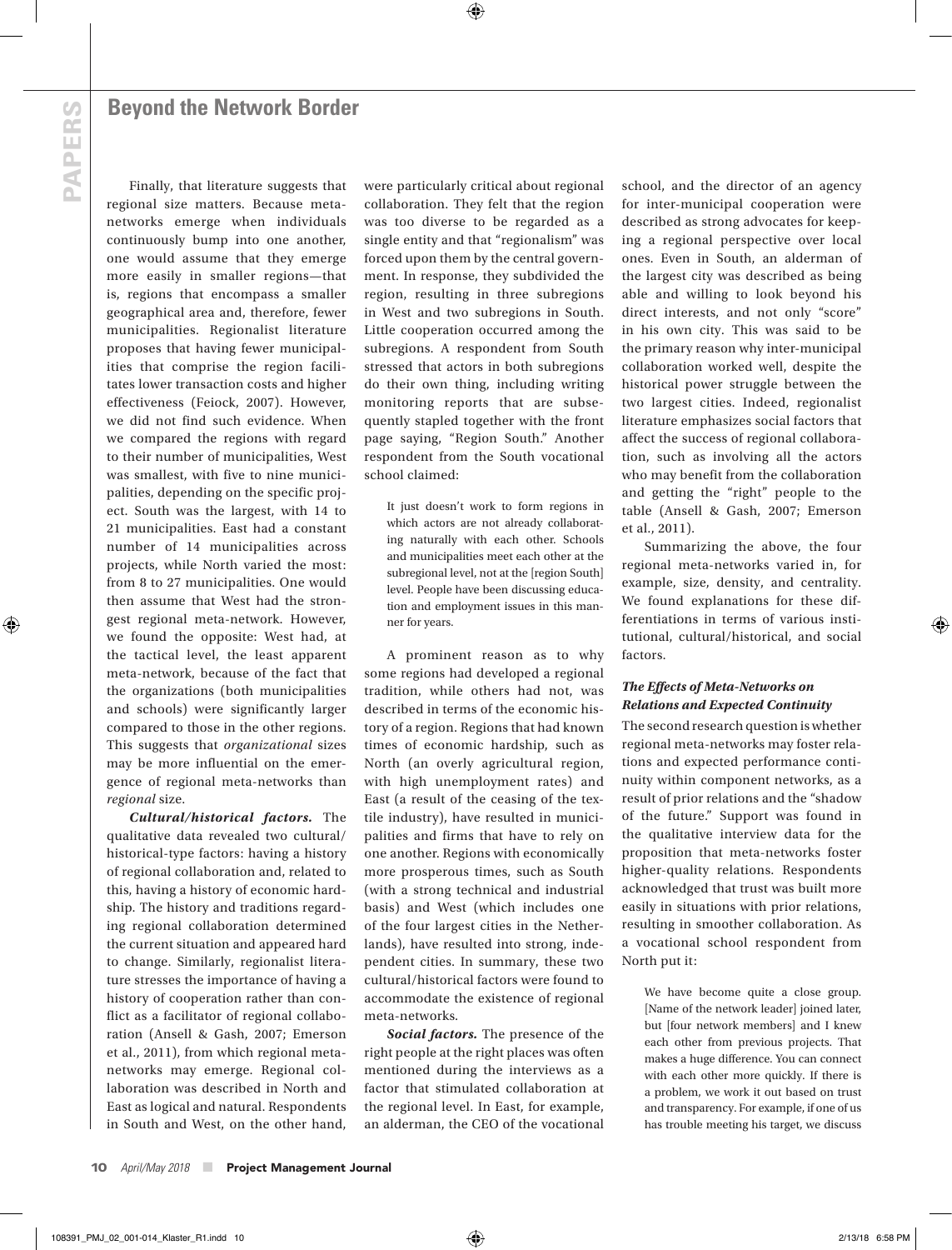this as a group and see if someone else can chip in.

Similarly, instances were reported in which prior relations resulted in higher commitment levels. The start-up of the project for Youth Unemployment, which occurred—quite inconveniently—during a summer break, was an example of this. As the NAO from North explained:

Mobility is quite low in this region, so people tend to be in the same position for a long time. So, you meet the same people over and over again. That works out quite well. For example, last summer, when the central government required the regions to write a subsidy proposal at very short notice during the school holidays, people were prepared to postpone their vacations in order to assist—even though they did not have to. People are just more willing to do that sort of thing when they have a personal relationship, based on prior relationships.

Regression analysis showed a statistically significant model for relations. The regression model (see Table 5) shows that of the four independent variables, meta-network centrality and size have a negative impact on relations  $(F(2, 29) = 3.49; p < 0.05)$ . These factors explain part of the variance in relations. So, to some extent, a decentralized and not-too-large meta-network stimulates commitment and contact among regional actors.

⊕

Regarding the second part of the research question, the interview data showed some examples of how a regional meta-network may lead to higher expectations regarding the continuity of project-related activities. As the NAO from East put it:

⊕

Because TEE, LLL, and YU are coordinated from a single steering committee, we are able to use our networks to combine the most successful parts of the projects, in order to enable their continuity. For example, both LLL and TEE will ensure the continuance of the new service center for the construction sector.

Lifelong Learning in West provided an opportunity to actually see what remains of a network's legacy after the governmental subsidy ends and the formal project is dismantled. At the strategic level, lifelong learning continued to be on the agenda of another committee. The vocational school respondent from West explained:

We recently said to each other, since we meet everywhere and there is a thematic overlap, we might as well try to integrate this steering committee [for Lifelong Learning] into the regional employment platform.

The fact that the same organizational representatives who met around Lifelong Learning still met around other topics and in other constellations meant that they kept the issue alive. This case provides some support for the proposition that a meta-network

may add to the continuity of a network's valued resources after it is no longer supported by an external party. Such efforts resulted in a business plan for the continuation of the lifelong learning **Relations Goal Attainment**

|                               | <b>Relations</b> | <b>Goal Attainment</b> |  |  |
|-------------------------------|------------------|------------------------|--|--|
| Centrality                    | $-0.51$          | $0.20***$              |  |  |
| Size                          | $-0.82*$         | $0.12*$                |  |  |
| F-stat                        | $3.49*$          | $107***$               |  |  |
| Constant                      | $6.21***$        | $-3.02*$               |  |  |
| Adjusted R <sup>2</sup>       | 15%              | 34%                    |  |  |
| *p<0.05; **p<0.01; ***p<0.001 |                  |                        |  |  |

**Table 5:** Regression results of regional meta-network centrality and size on relations and goal attainment.

services between 2013 and 2015, including a physical front desk, jointly financed by the network and staffed by all its members. The quantitative data, however, showed no significant relation between regional meta-network characteristics and expected continuity. An explanation may be that the regional meta-network actors reflected on future continuation from the perspective of the specific project: Once the external funding ends, what is the chance that the current actions will be continued by each of the network members separately, rather than considering the possibility of integrating the project with other ones?

In conclusion, we found evidence that meta-networks affect component networks' relations, but cannot verify statistically that meta-networks foster the expected continuity of temporary network endeavors.

#### *The Effects of Meta-Networks on Goal Attainment*

The third research question is whether meta-networks lead to higher goal attainment for component networks, as a result of early detection of friction as well as opportunities for creating synergy. Various concrete examples of how meta-networks led to better results and/ or higher efficiency were given in the interviews. The added value of regional meta-networks was illustrated, such as making use of other networks' data sets or developing joint instruments and interventions, which were, according to respondents, supposed to lead to higher effectiveness in each of the component networks:

I certainly think that being involved in both projects is mutually beneficial. If something that was developed around the project of Youth Unemployment collided with School Drop-Outs, I would notice that immediately. And we make use of each other's instruments. For example, we used data on school dropouts for the YU project. . . . Currently, there is a shortage of coaches for youths that have a high chance of dropping out. So, we have sought YU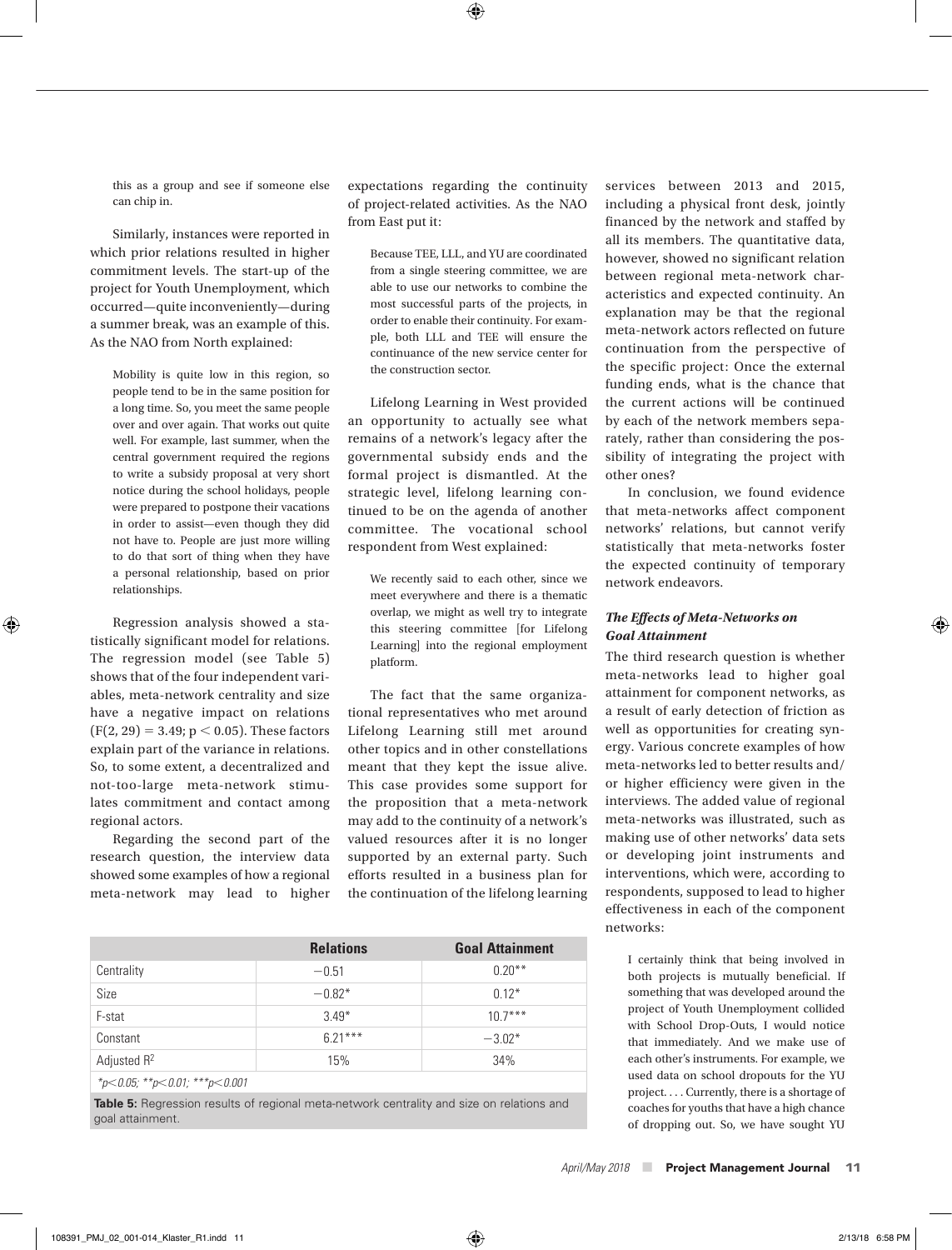# **PAPERS PAPERS**

⊕

## **Beyond the Network Border**

coaches to step in, since preventing school dropouts also prevents youth unemployment. (Municipality, South)

Many distinct project services are being combined, such as the front desks for Lifelong Learning and Youth Unemployment especially in the smaller municipalities. (NAO, North)

The regression model for project goal attainment (see Table 5) revealed that both meta-network centrality and size positively affect goal attainment  $(F(2, 29) = 10.7, p < 0.001)$ . Together, these factors explain 34% of the variance of goal attainment. In highly centralized regional meta-networks, a few actors are active in many formally distinct projects, while others are only involved in one or two. These few actors, thus, play a major role in connecting the distinct projects—for example, by identifying friction or suggesting ideas that may create synergy across projects. The network theory suggests that communication and collaboration are most effective in centralized networks where few trusted central actors do the coordinating (Provan & Milward, 1995). The same appears to hold for meta-networks; the presence of a few actors with a good overview across projects leads to better results than having many actors being active in many projects. Network density and congruency did not affect relations and goal attainment, which was similar to what Provan and Milward (1995) found with regard to density. In sum, these findings point to the fact that the presence of a few highly active central actors is associated with higher goal attainment for their underlying component networks. But at the same time, such large and more centralized regional meta-networks are also associated with lower-quality relationships.

## **Discussion**

In the project and network literatures, the *whole network* is usually regarded as the highest level one can study. Scholars who study public-sector networks have only recently begun to recognize that networks may be parts of larger entities that have an effect on how networks and their members behave (see, e.g., Boogers et al., 2015; Rethemeyer & Hatmaker, 2008; Ysa et al., 2010). This study shows that formally distinct networks, initiated by different parts of the Dutch central government, actually overlap intensively. Hence, they form what we term a *regional meta-network*. These results suggest that regional meta-networks may foster (1) the rapid emergence of new projects, as a result of prior relations and trust; (2) higher effectiveness within the cooperating component networks, resulting from their ability to make use of one another's assets; and (3) the continuation of a formally abolished component network. This article's main theoretical contribution is that a meta-network offers an extra unit of analysis in the literature on temporary, project-oriented networks. Analyzing meta-networks offers a more complete picture of the factors that affect a network's emergence, dynamics, and effects. Following on from this, when theorizing about public network effectiveness, meta-networks also offer an extra level of effectiveness, in addition to that for the network, the participating organizations, and their clients: effectiveness at the meta-network level. When developing and measuring criteria for effectiveness at the meta-network level, one should consider that although a specific network may be successful, it may impede another coexisting network at the same time. Conversely, well-adjusted networks are likely to contribute to the overall system (in our case, the region).

⊕

#### *Implications for Practitioners*

Funders, such as central governmental departments, are usually primarily focused on the effectiveness of their own policy objectives, and tend to overlook the fact that the objectives of other departments may affect their own. If practitioners recognize meta-networks as an analytical unit, this will enable

them to (1) actively use a meta-network when starting up new networks, in order to increase efficiency; (2) expose situations where the ambitions of multiple networks are not congruent with one another; (3) foster a synergy across networks; or even (4) determine effectiveness criteria at the level of the region at the top of the network level. Using this larger entity deliberately to their advantage may help both regional and central governmental actors make public-sector projects more effective.

#### *Limitations and Future Research*

The main limitation of this study is the size of the data set: When interorganizational networks are the unit of analysis, a small sample size is often an inevitable limitation. Despite the small number of returned questionnaires, we feel that combining the three types of data sets (archival and collected qualitative and quantitative data) gives valid insights into network effectiveness. We tried to gain a representative picture by distributing the questionnaires as widely as possible among network members—and also among those we did not interview. However, people who did not receive or return the questionnaire were, by definition, not included in the meta-network.

We recommend four lines for future research. First, this study explores the factors that affect the emergence of regional meta-networks in a qualitative fashion. Future studies can test the factors that we encountered in a more quantitative way.

Second, studies on the effects of meta-networks and similar phenomena are particularly scarce. Future studies could add to this emerging literature in several ways. In addition to studying the effects of meta-networks on their underlying networks (that is, network effectiveness), studying their effects on participating organizations (organizational effectiveness) would also provide valuable insights, for both scholars and practitioners. Moreover, given the nature of the projects in this study (the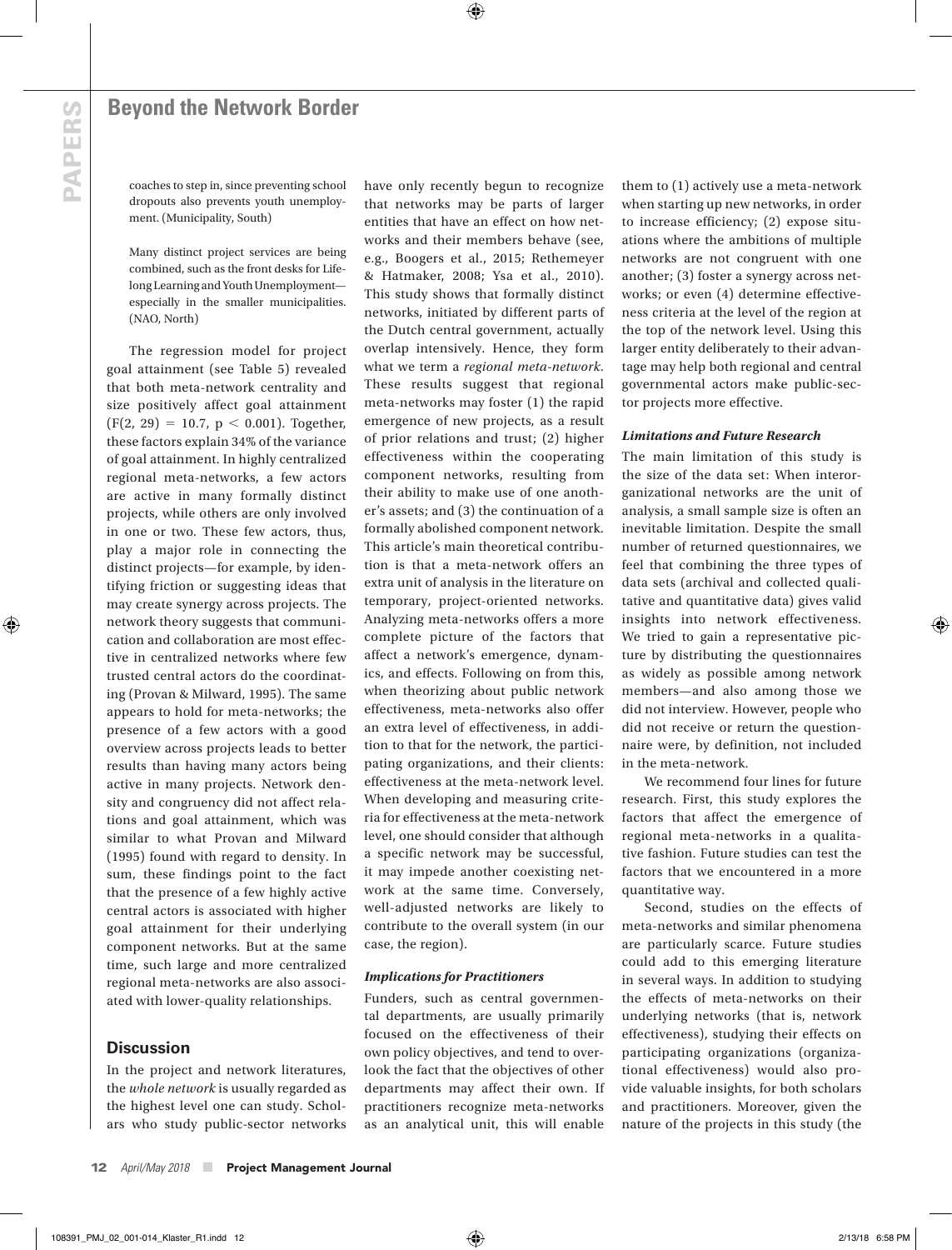public-policy context of education and employment), future research should also study the effects of intertwining networks on effectiveness criteria in other project contexts.

Third, the visualization of a metanetwork provides a snapshot: When networks change, the meta-network will change as well. Therefore, an interesting line of research would be to follow the development of meta-networks and the projects they shepherd longitudinally. This can be done by studying (1) how the component networks affect their overarching meta-network, and (2) their inverse relationship. The metanetwork's composition will be affected when, for example, new networks arise or old ones end, and when new members enter or extant ones withdraw from the networks. The impact of specific core network members is especially interesting in this respect. The positions and actions of such actors, who have a key role in connecting the component networks (for example, spreading information across networks and combining or aligning project activities), may affect the meta-network. This is especially true if they are aware of their interconnecting role (Schlüßler, Decker, & Lerch, 2013).

And, finally, valuable insights could be provided by studying how a metanetwork affects the effectiveness of its underlying component networks over time—not only the extent to which strong meta-networks contribute to network relations and network effectiveness, but also when such an effect might tilt toward a relational (that is, a bias toward the usual suspects, and thereby the exclusion of potentially relevant actors) or a cognitive lock-in effect (a positive bias for known measures and solutions, or a negative bias for measures that are invented elsewhere) (Gergiulo & Ertug, 2006; Uzzi, 1997).

#### **References**

 $\textcircled{\scriptsize{+}}$ 

**Ansell, C., & Gash, A. (2007).**

Collaborative governance in theory and practice. *Journal of Public Administration Research and Theory, 18*(4), 543–571.

**Axelrod, R. (1981).** The emergence of cooperation among egoists. *The American Political Science Review, 75*(2), 306–318.

⊕

**Bakker, R. M., Cambré, B., & Provan, K. G. (2009).** The resource dilemma of temporary organizations: A dynamic perspective on temporal embeddedness and resource discretion. In P. N. Kenis, M. K. Janowicz-Panjaitan, & B. Cambré (Eds.), *Temporary organizations: Prevalence, logic and effectiveness* (pp. 201–219). Cheltenham, England: Edward Elgar Publishing.

**Boogers, M., Denters, S., & Sanders, M. (2015).** *Effecten van regionaal bestuur: Quick scan van de effectiviteit en democratische kwaliteit van regionaal bestuur.* Unpublished research paper. Enschede, Netherlands: University of Twente.

**Borgatti, S. P., Everett, M. G., & Freeman, L. C. (2002).** *UCINET for Windows: Software for social network analysis* (pp. 417**–**433) (Version 6). Boston, MA.

**Borgatti, S. P., & Halgin, D. (2011).** Analyzing affiliation networks. In P. Carrington & J. Scott (Eds.), *The Sage handbook of social network analysis*. London, England: Sage Publications.

**Burt, R. S. (1983).** *Corporate profits and cooptation: Networks of market constraints and directorate ties in the American economy*. New York, NY: Academic Press.

**Bryson, J. M., Crosby, B. C., & Middleton-Stone, M. (2006).** The design and implementation of cross-sector collaborations: Propositions from the literature. *Public Administration Review, 66*, 44–55.

**Das, T. K., & Teng. B. S. (1998).** Between trust and control: Developing confidence in partner cooperation in alliances. *Academy of Management Review, 23*(3), 491–512.

**Eccles, R. (1981).** The quasifirm in the construction industry. *Journal of Economic Behavior and Organization, 2*, 335–357.

**Emerson, K., Nabatchi, T., & Balogh, S. (2011).** An integrative framework for collaborative governance. *Journal of Public Administration Research and Theory, 22*(1), 1–29.

**Faulkner, R. R., & Anderson, A. B. (1987).** Short-term projects and emergent careers: Evidence from Hollywood. *American Journal of Sociology, 92*(4), 879–909.

**Feiock, R. (2007).** Rational choice and regional governance. *Journal of Urban Affairs, 29*(1), 47–63.

**Gergiulo, M., & Ertug, G. (2006).** The dark side of trust. In R. Bachmann & A. Zaheer (Eds.), *Handbook of trust research* (pp. 165**–**186). Cheltenham, England: Edward Elgar.

**Gulati, R., & Gargiulo, M. (1999).** Where do interorganizational networks come from? *American Journal of Sociology*, *104*(5), 1439–1493.

**Gulati, R., & Westphal, J. D. (1999).** Cooperative or controlling? The effects of CEO-board relations and the content of interlocks on the formation of joint ventures. *Administrative Science Quarterly, 44*, 473–506.

**Hamilton, K. (2002).** Regimes and regional governance: The case of Chicago. *Journal of Urban Affairs, 24*(4), 203–223.

**Janowicz-Panjaitan, M. K., Kenis, P. N., & Vermeulen, P. A. M. (2009).** The atemporality of temporary organizations: Implications for goal attainment and legitimacy. In P. N. Kenis, M. K. Janowicz-Panjaitan, & B. Cambré (Eds.), *Temporary organizations: Prevalence, logic and effectiveness* (pp. 56–85)**.** Cheltenham, England: Edward Elgar Publishing.

**Koenig, T., Gogel, R., & Sonquist, J. (1979).** Models of the significance of interlocking corporate directorates. *American Journal of Economics and Sociology, 38*(2), 173–186.

**Kreps, D. M., & Wilson, R. (1982).** Reputation and imperfect information. *Journal of Economic Theory, 27*, 253–279.

**Luke, R. D., Begun, J. W., & Pointer, D. D. (1989).** Quasi-firms: Strategic interorganizational forms in the health care industry. *Academy of Management Review, 14*(1), 9–19.

**MacLeod, G. (2001).** New regionalism reconsidered: Globalization and the remaking of political economic space. *International Journal of Urban and Regional Research, 25*(4), 804–829.